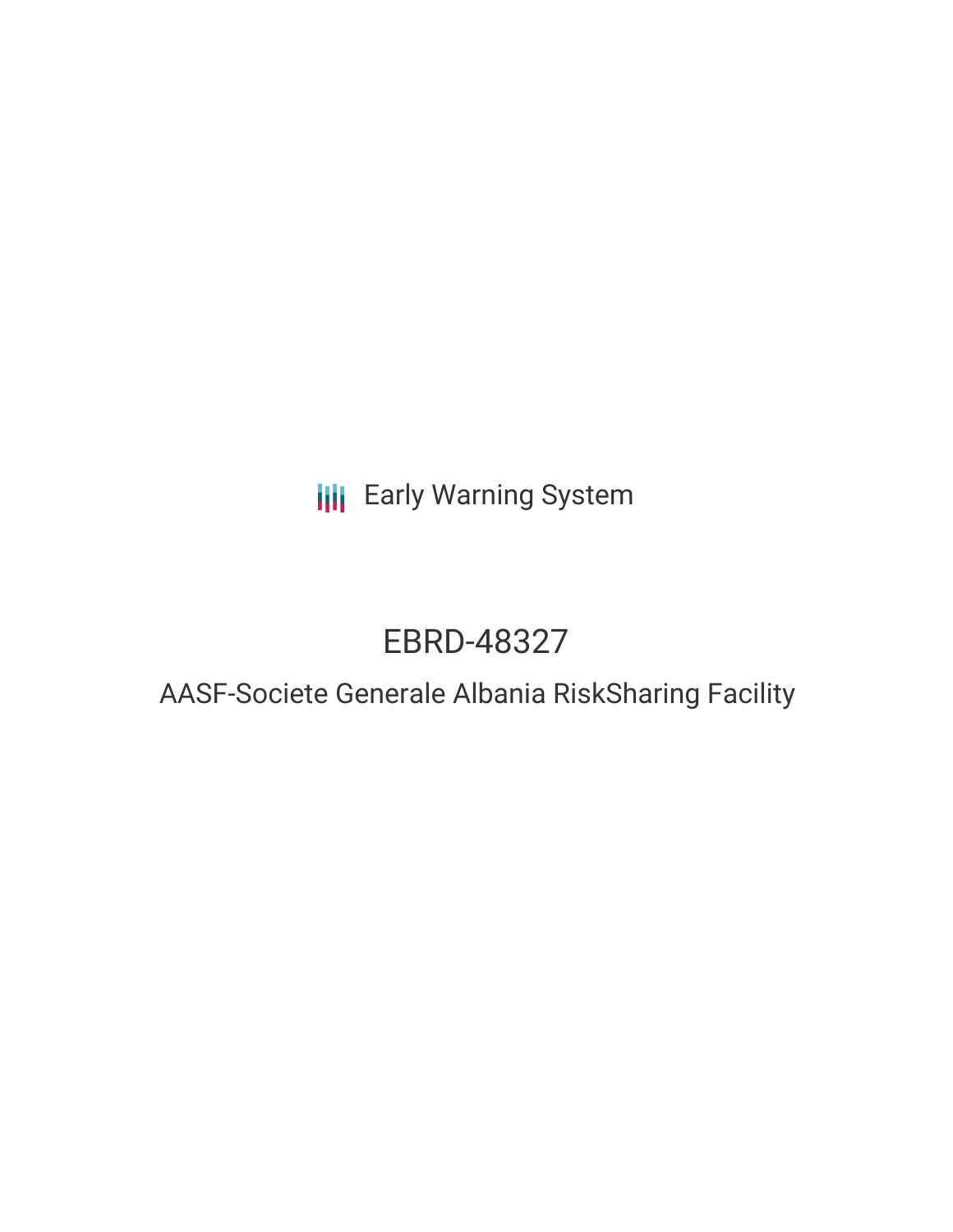

### **Quick Facts**

| <b>Countries</b>               | Albania                                                 |
|--------------------------------|---------------------------------------------------------|
| <b>Financial Institutions</b>  | European Bank for Reconstruction and Development (EBRD) |
| <b>Status</b>                  | Approved                                                |
| <b>Bank Risk Rating</b>        | FI                                                      |
| <b>Voting Date</b>             | 2016-10-04                                              |
| <b>Borrower</b>                | Societe Generale Albania                                |
| <b>Sectors</b>                 | Agriculture and Forestry, Finance                       |
| <b>Investment Type(s)</b>      | Loan                                                    |
| <b>Investment Amount (USD)</b> | $$33.65$ million                                        |
| <b>Project Cost (USD)</b>      | \$67.31 million                                         |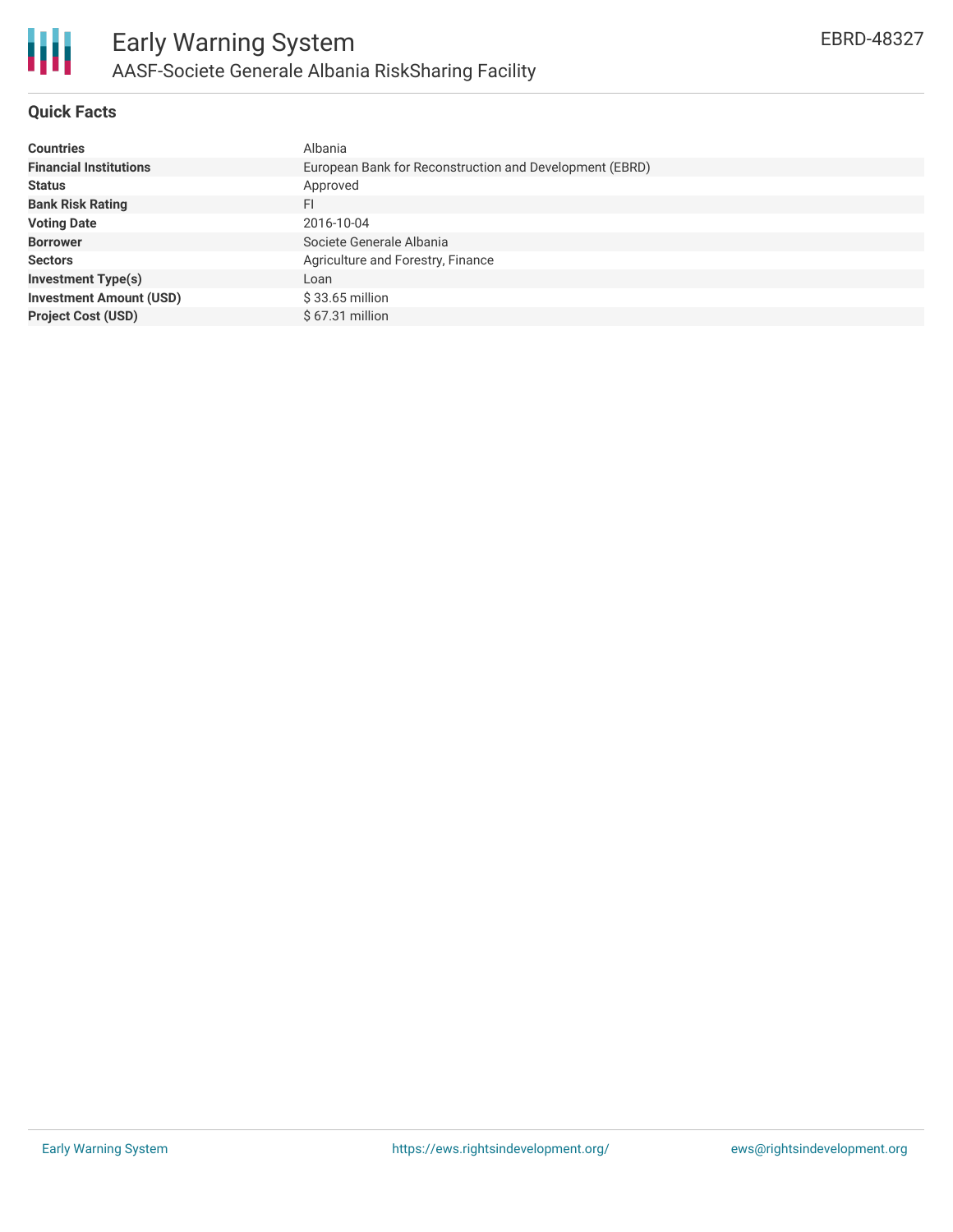

### **Project Description**

This project supports Societe Generale Albania in providing financing to the agribusiness sector in Albania, to promote sustainable lending and enhance access to finance for the sector.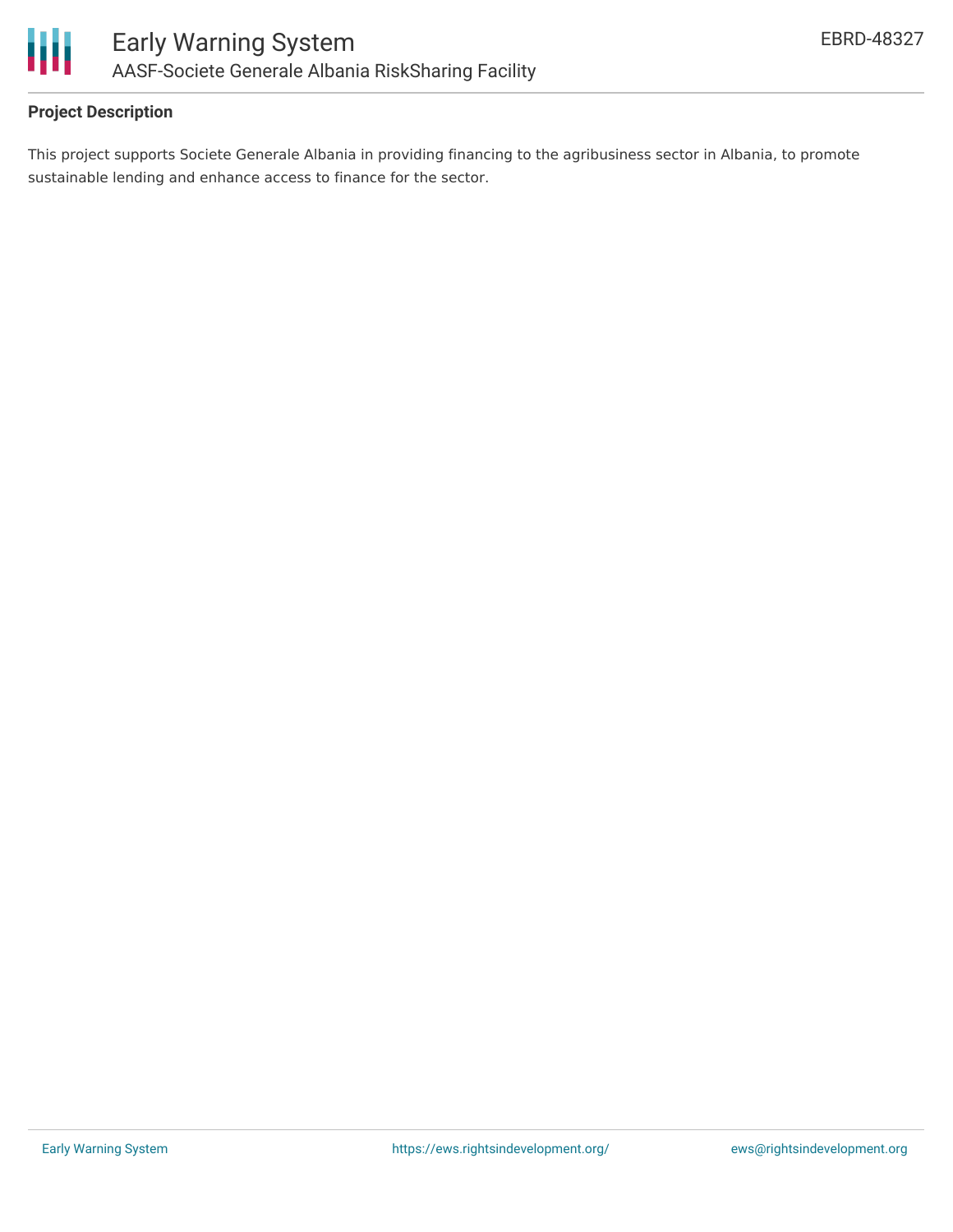#### **Investment Description**

European Bank for Reconstruction and Development (EBRD)

This project is provided as an unfunded risk sharing instrument under the EBRD Albania Agribusiness Support Facility. The financing will cover up to 50% of the aggregate amount of a portfolio of up to EUR 60 million outstanding eligible agribusiness loans.